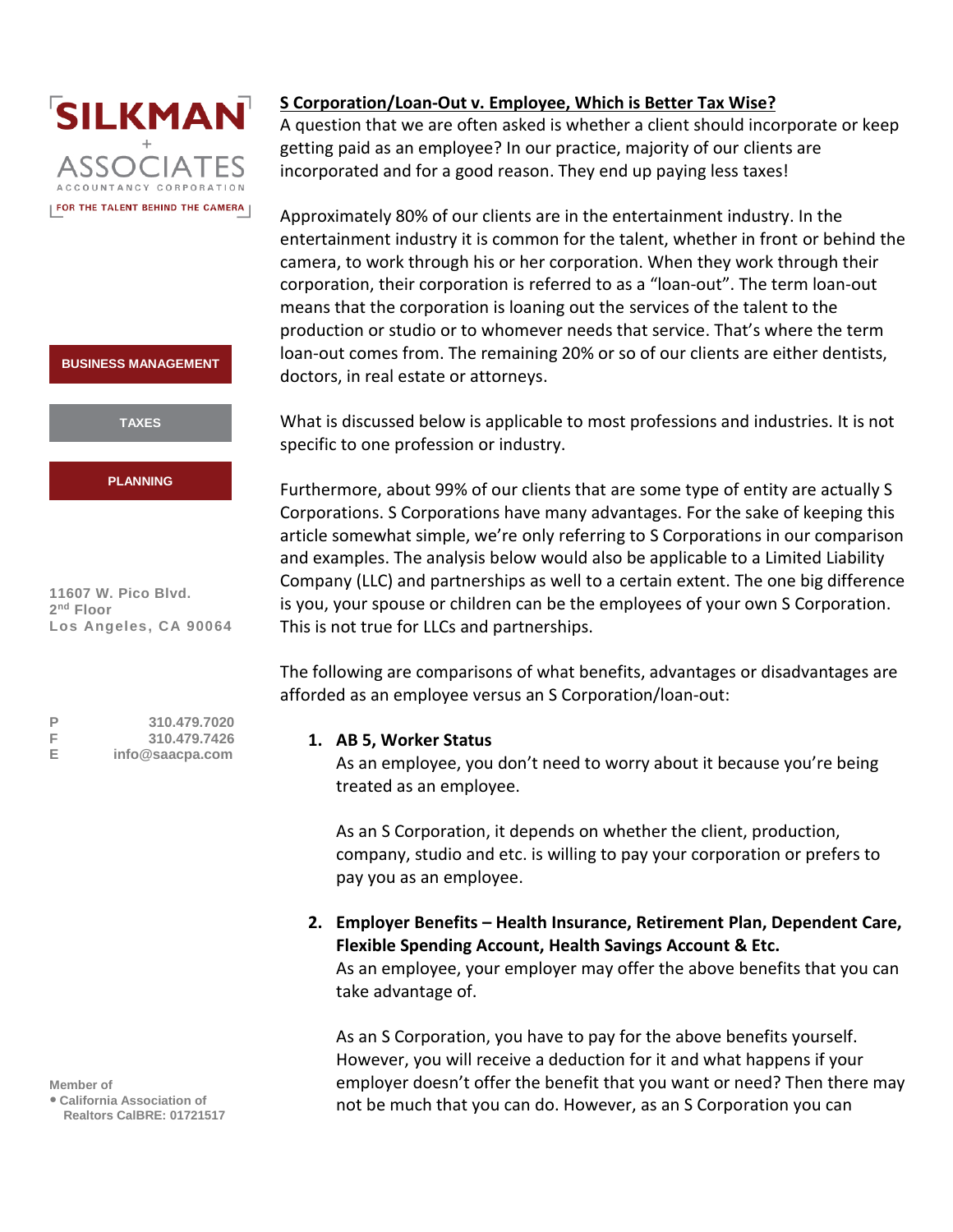

implement most benefits for you and your family and get a tax deductions for it too.

## **3. Books & Records**

As an employee, you don't really need to keep any books and records because for federal tax purposes employee business expenses are not deductible. They are for California purposes.

As an S Corporation, you do need to keep separate books and records. Which could mean additional time and costs such as a bookkeeping fees.

## **4. Corporate Tax**

As an employee, it is not applicable.

As an S Corporation, you have to pay California the greater of \$800 or 1.5% of the corporation's net income. Additional tax that you don't pay being an employee.

**5. Covid 19 Related Programs Such as the SBA EIDL Grant, SBA EIDL Loan, SBA PPP Loans, Employee Retention Credit, Various California Grants, Various IHSS Grants & Etc.** 

As an employee, unfortunately you do not qualify for any of the above programs and or the free money some of them provided.

As an S Corporation, you would basically qualify for most if not all of them. Also, you never know when more governmental programs like the ones above may be available in the future. It would be wise to be ready for them now.

## 6. **Incorporating Costs**

As an employee, it is not applicable to you.

As an S Corporation, there is a one-time fee to get incorporated. There are a lot of online companies that can incorporate you. We can also incorporate you.

**7. Pass-Through Entity Elective Tax (PEET) or Also Known as the Pass-Through Entity Tax (PET) or the SALT Workaround or AB 150** As an employee, it is not available to you.

As an S Corporation, you are able to deduct more than \$10,000 in state taxes against your personal federal taxable income. Also, it completely bypasses the Alternative Minimum Tax (AMT) calculation which takes into account personal taxes paid.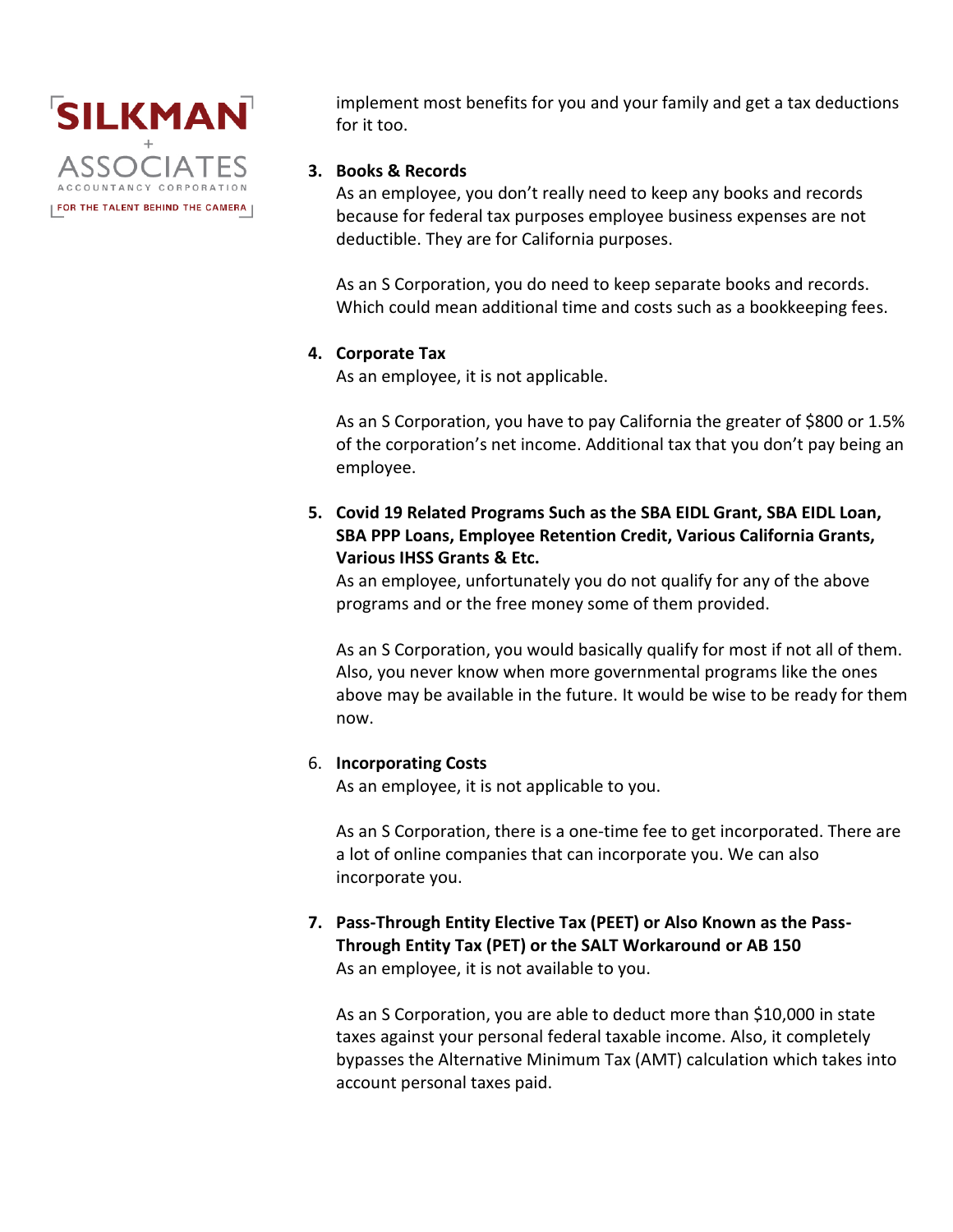

8. **Qualified Business Income (QBI) Deduction**

As an employee, it is not available to you.

As an S Corporation, if your entity qualifies for it then 20% of your entity's net income tax free for federal tax purposes.

### 9. **Social Security & Medicare Taxes**

As an employee, you only pay your half of social security, 6.2%, and Medicare, 1.45%, taxes which in total is 7.65%. You pay social security tax, 6.2%, on the first \$147,000 of your salary. Then it stops. There is no limit for Medicare.

As an S Corporation, you end up paying double in social security, 12.4%, and Medicare, 2.9%, because you are the employer and employee. However, you can somewhat control the amount of salary that you receive. Therefore, you can somewhat control the total social security and Medicare taxes that you will end up paying.

Also, as an S Corporation, you can control the amount of salary that you get. Therefore, if it's less than \$200,000 you will not pay the additional .9% Medicare Tax.

Finally, as an S Corporation, you do not pay any social security or Medicare taxes on the net income of the corporation.

## **10. Retirement/Solo 401(k) Plans**

As an employee, if your employer provides a retirement plan you have to participate through it. If your employer does not provide a retirement plan the best that you can do is to contribute to a Traditional or Roth IRA. The maximum is \$6,000 if you're 49 or younger and \$7,000 if you are 50 or older.

As an S Corporation, you can set-up any type of retirement plan that you wish. We prefer Solo 401(k) plans for many reasons. You can contribute a significant amount to it with a relatively small salary.

## 11. **Tax Returns**

As an employee, you only file one tax return; personal federal and state(s) returns.

As an S Corporation, you would need to file S Corporation tax returns as well along with quarterly and annual payroll tax returns. Which means additional professional fees and costs.

## 12. **Taxable Wages/Income**

As an employee, you pay taxes on your gross taxable wages. You cannot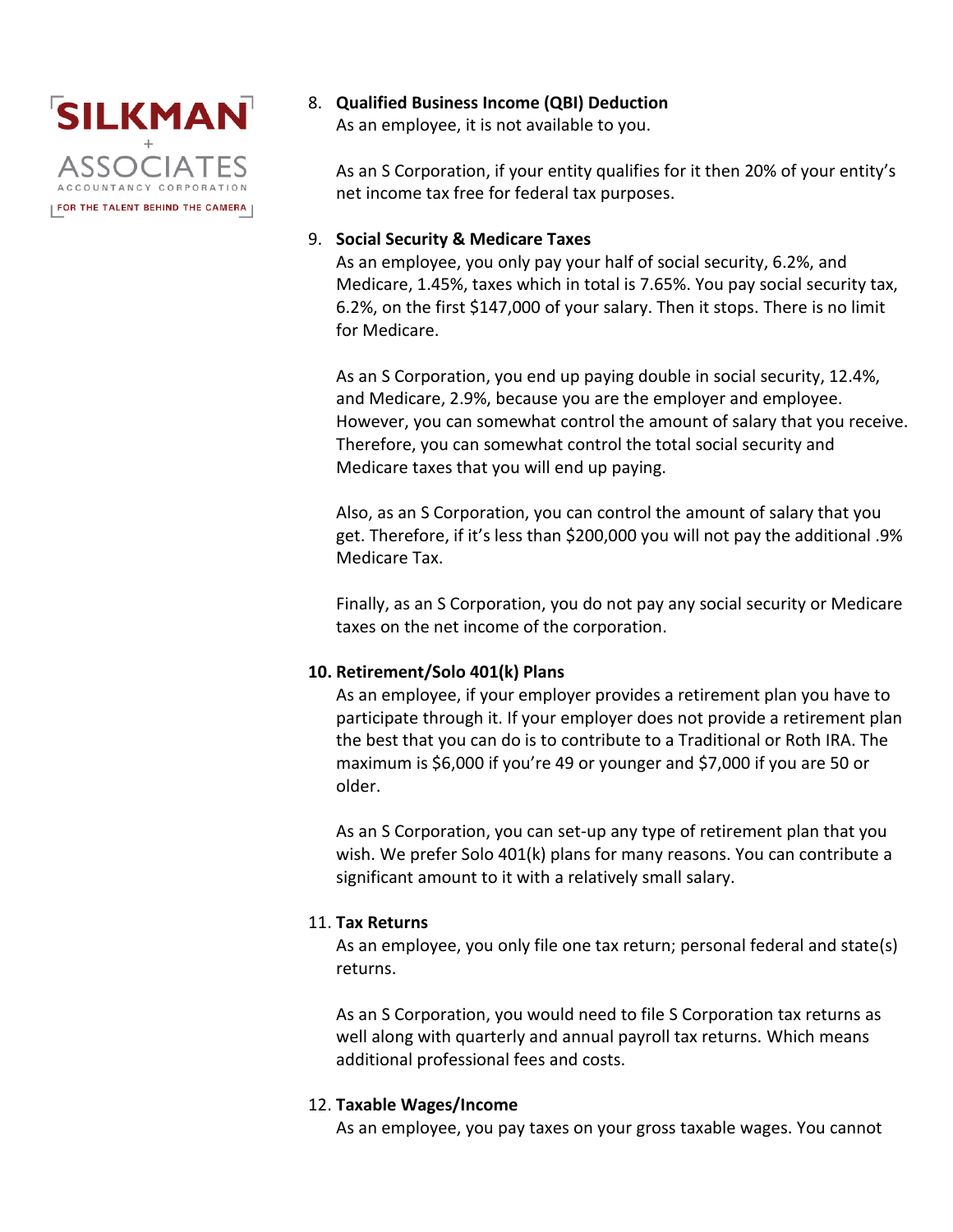

write off any employee business expenses for federal tax purposes. You can for California. Therefore, if your gross taxable wages is \$200,000, then you're paying federal and California personal taxes on \$200,000

As an S Corporation, you pay taxes on the corporation's net income, not gross. For example, if your corporation grosses \$200,000 and has \$50,000 business expenses then you end up paying taxes on \$150,000, not \$200,000.

Business expenses can be anything that are ordinary and necessary costs incurred to operate your business. Such as advertising, automobile (gas, insurance, repairs, DMV, car washes, lease payments, interest, depreciation & etc.), computer expenses & fees, health insurance, other insurances, dues & subscriptions, internet fees, licenses & permits, office supplies & expenses, production expenses, professional & legal fees, rent, home office expenses (such as utilities, insurance, repairs, mortgage interest, property taxes, depreciation & etc.), salaries & wages, payroll taxes, corporate taxes, telephone, research, business meals, union dues, commissions, marketing, uniforms, business travel and etc. Also, retirement plans and pension contributions.

Now, we'll try to makes sense of what all the above mean by providing you with various examples.

**Example 1**: Assume Sara and Nick are both editors. They both work for the same production company and make \$200,000 a year. Both work from home. Sara creates an S Corporation/loan-out for herself and starts getting paid through it. Nick remains as an employee. Assume they both have \$30,000 of business expenses, not including retirement contribution and what they do qualifies for the Qualified Business Income deduction.

|                                    | Sara      | <b>Nick</b> |
|------------------------------------|-----------|-------------|
| Gross Income                       | \$200,000 | \$0         |
| Less Expenses:                     |           |             |
| <b>Business Expenses</b>           | 30,000    | 0           |
| Salary                             | 50,000    |             |
| <b>Total Expenses</b>              | 80,000    | 0           |
| S Corporation's/Loan-Out's Taxable |           |             |
| Income                             | \$120,000 |             |
| Personal Income/Expenses:          |           |             |
| Salary                             | \$50,000  | \$200,000   |
| S Corporation's/Loan-Out's         |           |             |
| Taxable Income                     | 120,000   | 0           |
| Less Qualified Business Income     |           |             |
| Deduction                          | $-24,000$ | 0           |
| <b>Less Standard Deduction</b>     | $-12,950$ | -12,950     |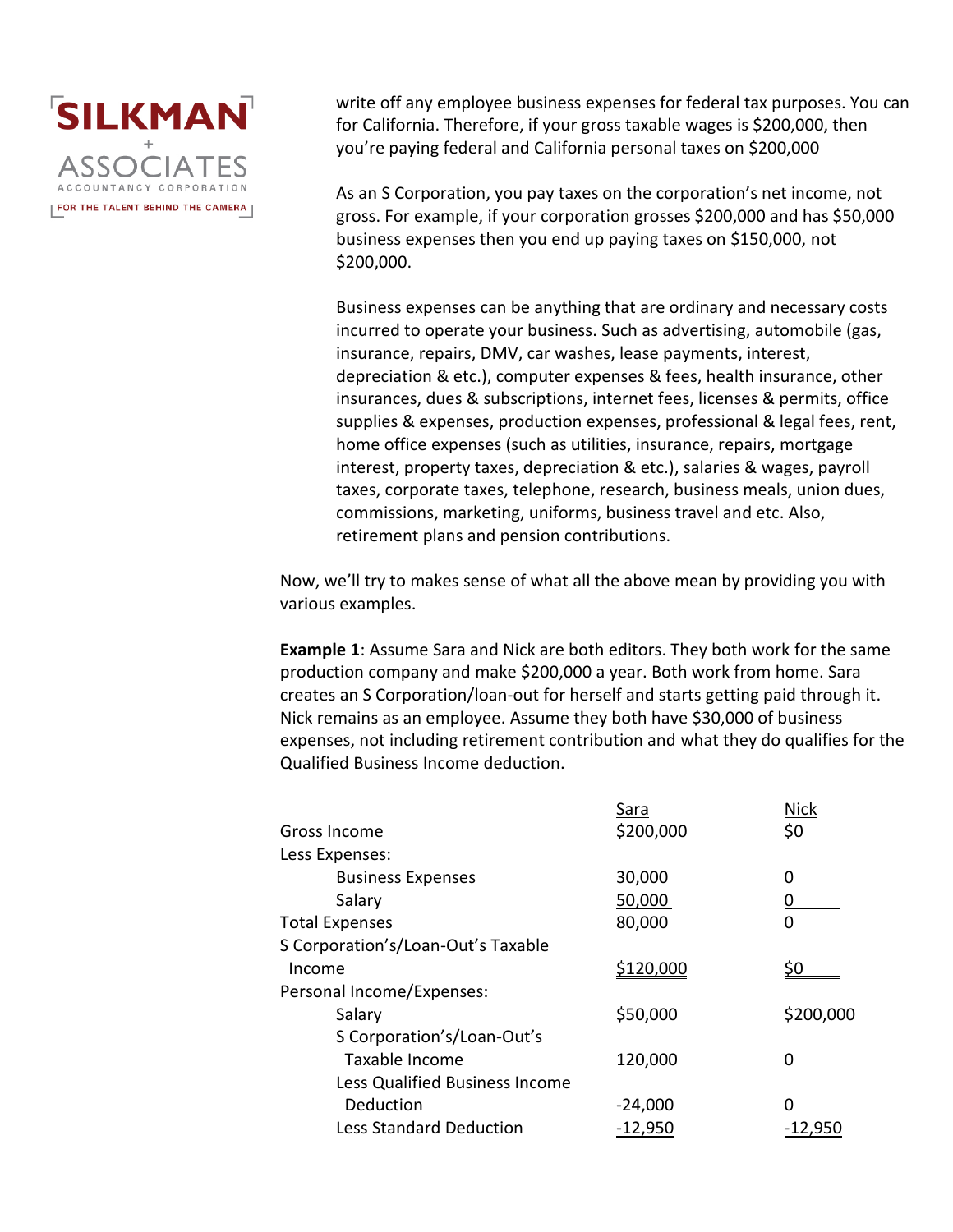

| Personal Federal Taxable Income |         |         |
|---------------------------------|---------|---------|
| Tax Cost:                       |         |         |
| Social Security - Employee      | \$3,100 | \$9,114 |
| Social Security - Employer      | 3,100   | 0       |
| Medicare - Employee             | 725     | 2,900   |
| Medicare - Employer             | 725     | 0       |
| Employer Taxes Such as FUTA,    |         |         |
| <b>SUI &amp; ETT</b>            | 287     | 0       |
| <b>CA S Corporation Tax</b>     | 1,800   | 0       |
| <b>Federal Personal Tax</b>     | 25,768  | 40,088  |
| <b>State Personal Tax</b>       | 12,366  | 13,184  |
| <b>Total Taxes</b>              |         |         |

Sara ends up paying \$17,415 less in taxes versus Nick.

**Example 2**: Same facts as example 1 above. However, Sara sets up a Solo 401(k) plan and contributes the maximum to it. Based on her salary of \$50,000, she defers \$19,500 of her salary to her 401(k) and her corporation makes an employer contribution of \$12,500, 25% of her salary.

|                                      | <u>Sara</u>      | <b>Nick</b>      |
|--------------------------------------|------------------|------------------|
| Gross Income                         | \$200,000        | \$0              |
| Less Expenses:                       |                  |                  |
| <b>Business Expenses</b>             | 30,000           | 0                |
| Salary                               | 50,000           | 0                |
| <b>Employer Pension Contribution</b> | 12,500           | <u>0</u>         |
| <b>Total Expenses</b>                | 92,500           | $\overline{0}$   |
| S Corporation's/Loan-Out's Taxable   |                  |                  |
| Income                               | <u>\$107,550</u> | <u>\$0</u>       |
| Personal Income/Expenses:            |                  |                  |
| Salary                               | \$50,000         | \$200,000        |
| S Corporation's/Loan-Out's           |                  |                  |
| Taxable Income                       | 107,500          | 0                |
| Less Qualified Business Income       |                  |                  |
| Deduction                            | $-21,500$        | 0                |
| Less 401(k) Deferral                 | $-19,500$        | 0                |
| <b>Less Standard Deduction</b>       | $-12,950$        | <u>-12,950</u>   |
| Personal Federal Taxable Income      | \$103,500        | <u>\$187,050</u> |
| Tax Cost:                            |                  |                  |
| Social Security - Employee's Share   | \$3,100          | \$9,114          |
| Social Security - Employer's Share   | 3,100            | 0                |
| Medicare - Employee's Share          | 725              | 2,900            |
| Medicare - Employer's Share          | 725              | 0                |
| Employer Taxes Such as FUTA,         |                  |                  |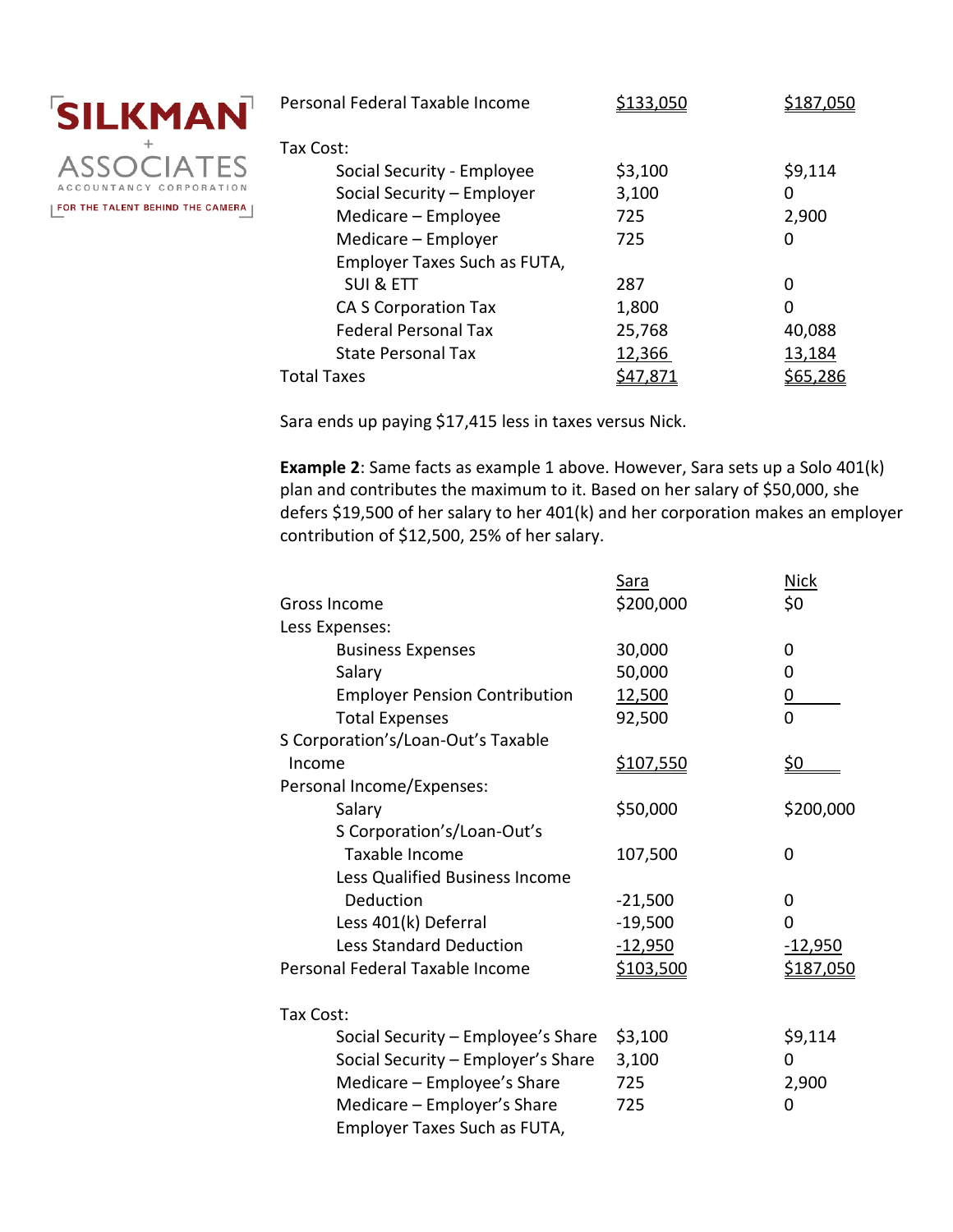

| SUI & ETT                   | 287      |          |
|-----------------------------|----------|----------|
| CA S Corporation Tax        | 1,613    |          |
| <b>Federal Personal Tax</b> | 18,688   | 40,088   |
| <b>State Personal Tax</b>   | 9,390    | 13,184   |
| Total Taxes                 | \$37,628 | \$65,286 |
|                             |          |          |

Sara ends up paying \$27,658 less in taxes versus Nick.

**Example 3**: Same facts as example 2 above. However, Sara takes advantage of the pass-through entity elective tax (PEET, PET or SALT Workaround). Assuming her corporation's California net income in 2021 was \$80,000 as well, her PEET payment for 2022 would be \$7,440. Thus, she would reduce her 2022 federal taxable income by \$7,440.

|                                      | <b>Sara</b>     | <b>Nick</b>     |
|--------------------------------------|-----------------|-----------------|
| <b>Gross Income</b>                  | \$200,000       | \$0             |
| Less Expenses:                       |                 |                 |
| <b>Business Expenses</b>             | 30,000          | 0               |
| Salary                               | 50,000          | 0               |
| <b>Employer Pension Contribution</b> | 12,500          | 0               |
| <b>PEET Payment</b>                  | 7,440           | $\overline{0}$  |
| <b>Total Expenses</b>                | 99,940          | 0               |
| S Corporation's/Loan-Out's Taxable   |                 |                 |
| Income                               | \$100,060       | <u>\$0</u>      |
| Personal Income/Expenses:            |                 |                 |
| Salary                               | \$50,000        | \$200,000       |
| S Corporation's/Loan-Out's           |                 |                 |
| Taxable Income                       | 100,060         | 0               |
| Less Qualified Business Income       |                 |                 |
| Deduction                            | $-20,012$       | 0               |
| Less 401(k) Deferral                 | $-19,500$       | 0               |
| <b>Less Standard Deduction</b>       | $-12,950$       | $-12,950$       |
| Personal Federal Taxable Income      | <u>\$97,598</u> | \$187,050       |
| Tax Cost:                            |                 |                 |
| Social Security - Employee's Share   | \$3,100         | \$9,114         |
| Social Security - Employer's Share   | 3,100           | 0               |
| Medicare - Employee's Share          | 725             | 2,900           |
| Medicare - Employer's Share          | 725             | 0               |
| Employer Taxes Such as FUTA,         |                 |                 |
| <b>SUI &amp; ETT</b>                 | 287             | 0               |
| <b>CA S Corporation Tax</b>          | 1,613           | 0               |
| <b>Federal Personal Tax</b>          | 17,259          | 40,088          |
| <b>State Personal Tax</b>            | 9,390           | 13,184          |
| <b>Total Taxes</b>                   | <u>\$36,199</u> | <u>\$65,286</u> |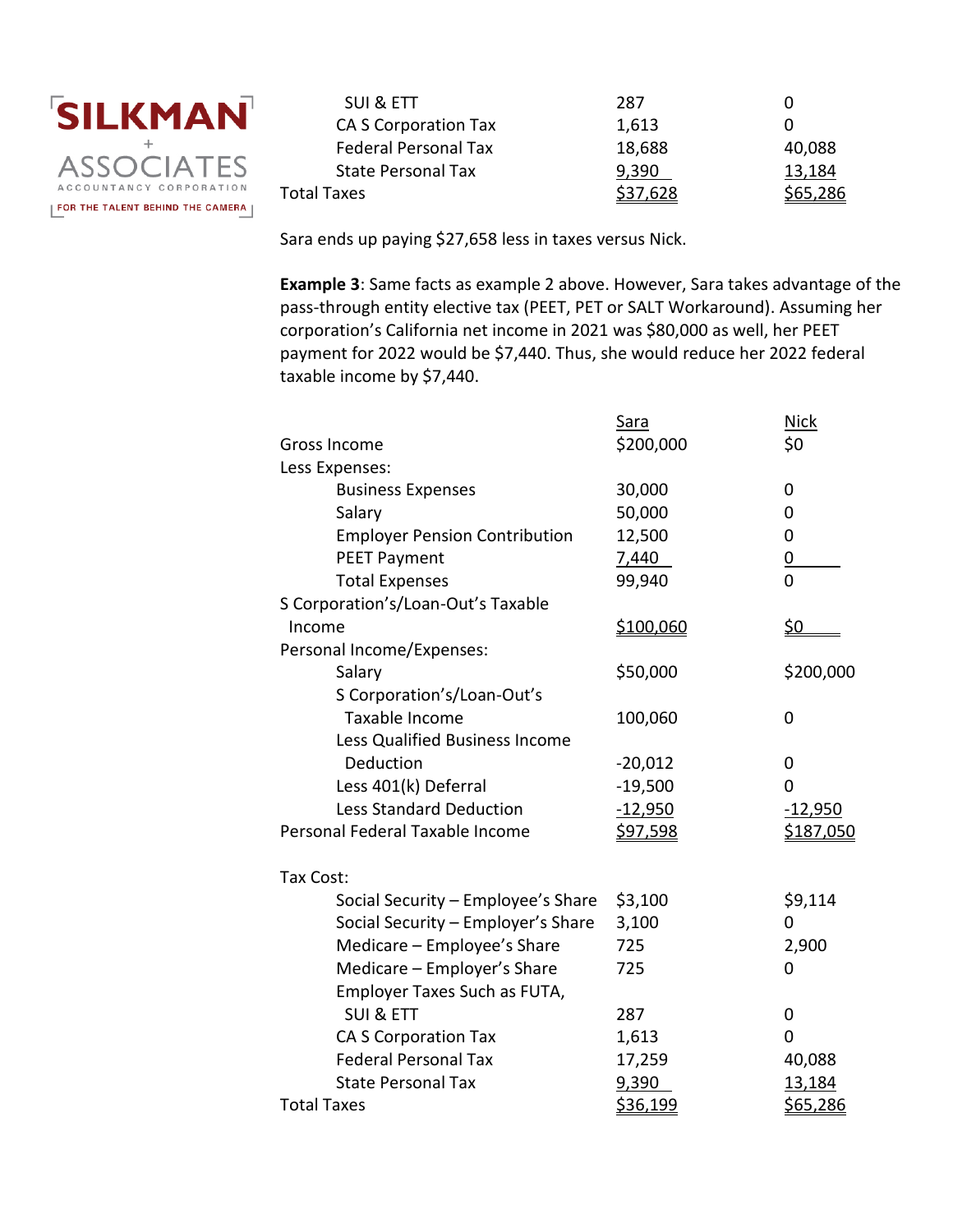

Sara ends up paying \$29,087 less in taxes versus Nick.

**Example 4**: Same facts as example 3 above. However, Sara has a 13 year old daughter. She helps Sara out with editing, office and computer stuff. Sara's corporation hires her during the summer months and pays her a \$12,000 salary. Assume that Sara does not claim her daughter as a dependent and still files as single.

|                                      | Sara            | <b>Nick</b>      |
|--------------------------------------|-----------------|------------------|
| Gross Income                         | \$200,000       | \$0              |
| Less Expenses:                       |                 |                  |
| <b>Business Expenses</b>             | 30,000          | 0                |
| Salary                               | 50,000          | 0                |
| <b>Employer Pension Contribution</b> | 12,500          | 0                |
| <b>PEET Payment</b>                  | 7,440           | 0                |
| Daughter's Salary                    | 12,000          | <u>0</u>         |
| <b>Total Expenses</b>                | 111,940         | $\overline{0}$   |
| S Corporation's/Loan-Out's Taxable   |                 |                  |
| Income                               | <u>\$88,060</u> | <u>\$0</u>       |
| Personal Income/Expenses:            |                 |                  |
| Salary                               | \$50,000        | \$200,000        |
| S Corporation's/Loan-Out's           |                 |                  |
| Taxable Income                       | 88,060          | 0                |
| Less Qualified Business Income       |                 |                  |
| Deduction                            | $-17,612$       | 0                |
| Less 401(k) Deferral                 | $-19,500$       | 0                |
| <b>Less Standard Deduction</b>       | $-12,950$       | $-12,950$        |
| Personal Federal Taxable Income      | <u>\$87,998</u> | <u>\$187,050</u> |
|                                      |                 |                  |
| Tax Cost:                            |                 |                  |
| Social Security - Employee's Share   | \$3,100         | \$9,114          |
| Social Security - Employer's Share   | 3,100           | 0                |
| Social Security for Daughter -       |                 |                  |
| Employee's Share                     | 744             | $\mathbf 0$      |
| Social Security for Daughter -       |                 |                  |
| Employer's Share                     | 744             | 0                |
| Medicare - Employee's Share          | 725             | 2,900            |
| Medicare - Employer' Share           | 725             | 0                |
| Medicare for Daughter -              |                 |                  |
| Employee's Share                     | 174             | 0                |
| Medicare for Daughter -              |                 |                  |
| Employer's Share                     | 174             | 0                |
| Employer Taxes Such as FUTA,         |                 |                  |
| <b>SUI &amp; ETT</b>                 | 287             | 0                |
| Employer Taxes Such as FUTA,         |                 |                  |
| SUI & ETT for Daughter               | 287             | 0                |